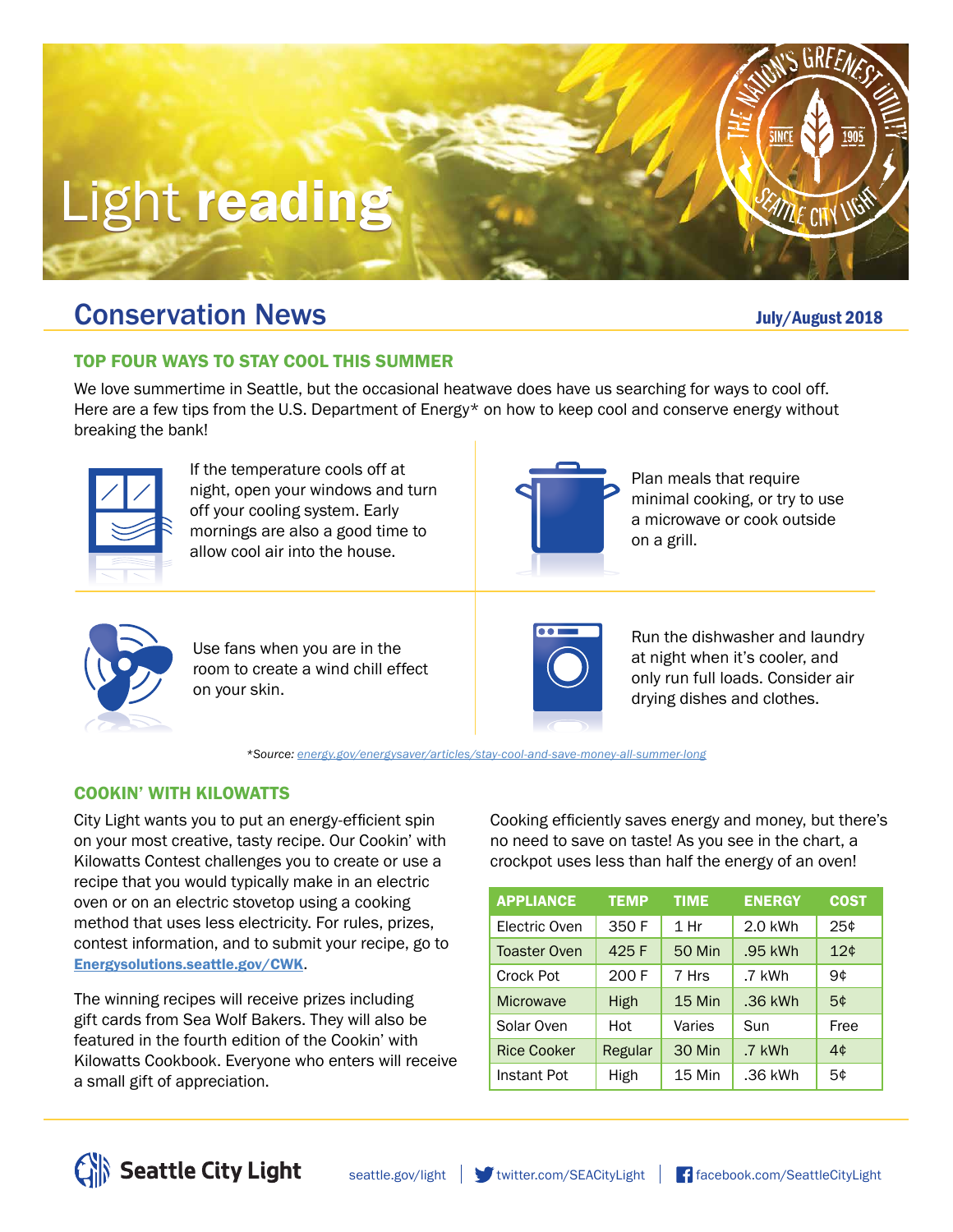

#### IMPROVE YOUR HOME. KEEP COOL.

#### PLANT A TREE.

As we make our way through another Seattle summer, now might be the time to think about planting a tree to cool your home in future summers. Strategically sited trees can help cool your home and improve its energy efficiency.

Trees have many benefits. They reduce stormwater runoff, improve air quality, increase property values and can promote human health. A deciduous tree—one that drops its leaves in the winter—planted on the west side of your home can shade your home in the summer and allow for the sun's rays to warm it in the winter. The tree's shading and cooling benefits increase as it grows larger. An energy efficient home with two 25-ft tall trees shading its west side is not only cooler and more comfortable in the summer but, according to a report by the USDA Forest Service\*, may reduce summer cooling costs by 36 percent.

Remember for tree shading in our area, west is best. Consult City Light's tree book for guidelines on planting near utility equipment and power lines.

*\*Source: "Western Washington and Oregon Community Tree Guide: Benefits, Costs and Strategic Planting," Center for Urban Forest Research, USDA Forest Service*



#### SAFETY TIP FROM THE FIELD

*"Before you start your yard work this year, call before you dig. Dial 8-1-1 to have a crew locate underground utilities. Best of all? It's free!"*

-Michael Clark, Denny Substation Program Manager



Seattle City Light crews are in these neighborhoods, working to provide reliable service:

- Arroyo/South Arbor Heights: Installing underground conduits, vaults and streetlights to replace aging infrastructure;
- Pioneer Square: Improving electrical reliability by installing underground conduits in Occidental Alley;
- Laurelhurst (at and near Webster Point): Improving reliability by installing new electrical cable;
- Roy Street Loop (SE of Lake Union): Improving reliability by connecting customers with the underground network system.

This is a partial list. For details go to [seattle.gov/light/atwork](http://www.seattle.gov/light/atwork) and click on an orange cone to learn about individual projects.



Seattle City Light 700 Fifth Avenue PO Box 34023 Seattle, WA 98124-4023 [seattle.gov/light](http://www.seattle.gov/light)

Questions, comments or suggestions? Call (206) 684-3000. Editor: Nathan MacDonald, nathan.macdonald@seattle.gov

Newsletter available in Spanish, Vietnamese, Chinese, Somali, Tagalog and Korean online or call (206) 684-3000.

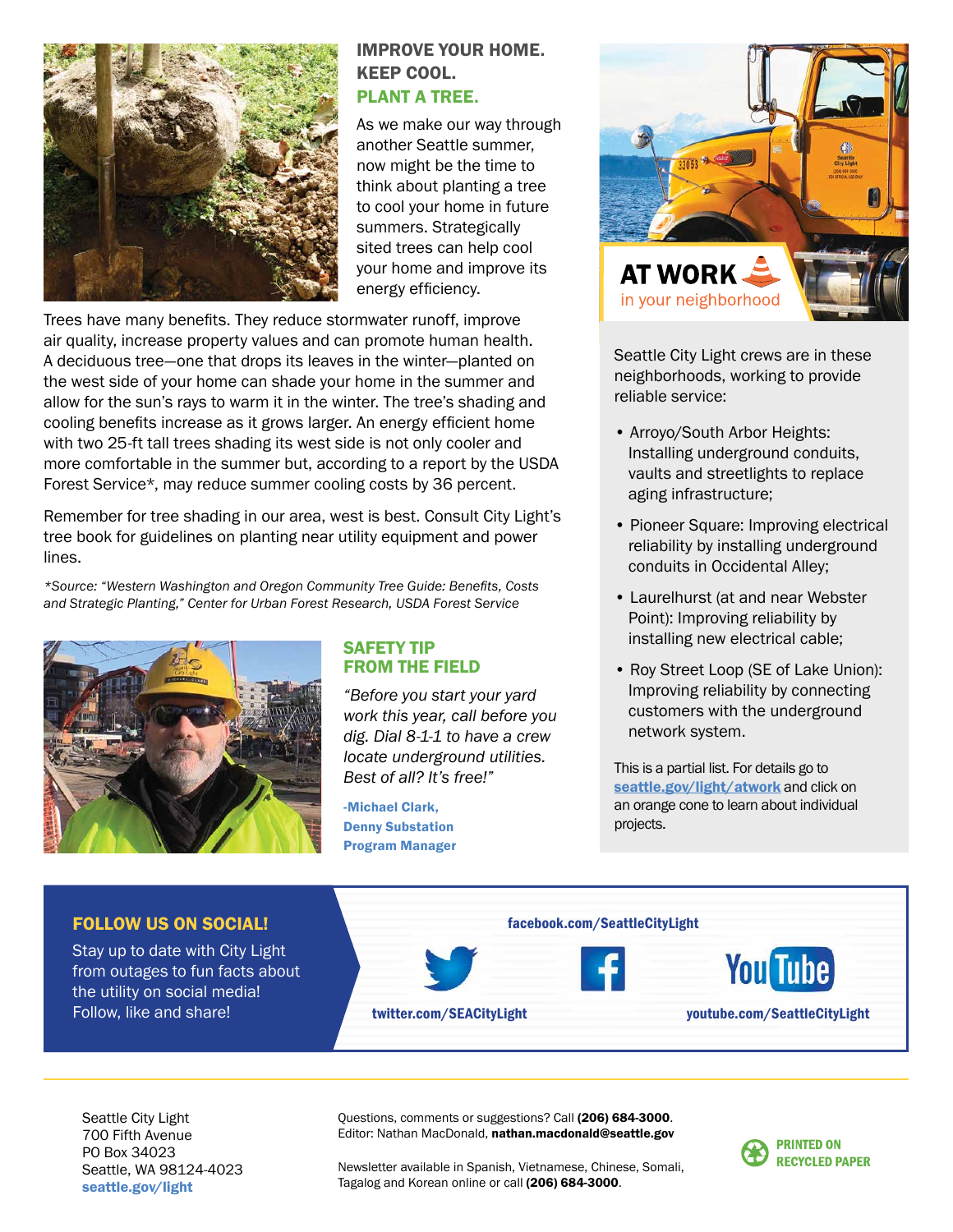# **IT ALL** ADDSUP

### Know what your energy use is costing you

How does your energy use affect your bill? Well, it's like grocery shopping. You decide what's in your cart. Each item may be just a few dollars, but put them all in your cart and IT ALL ADDS UP!



energysolutions.seattle.gov/IAAU-LR